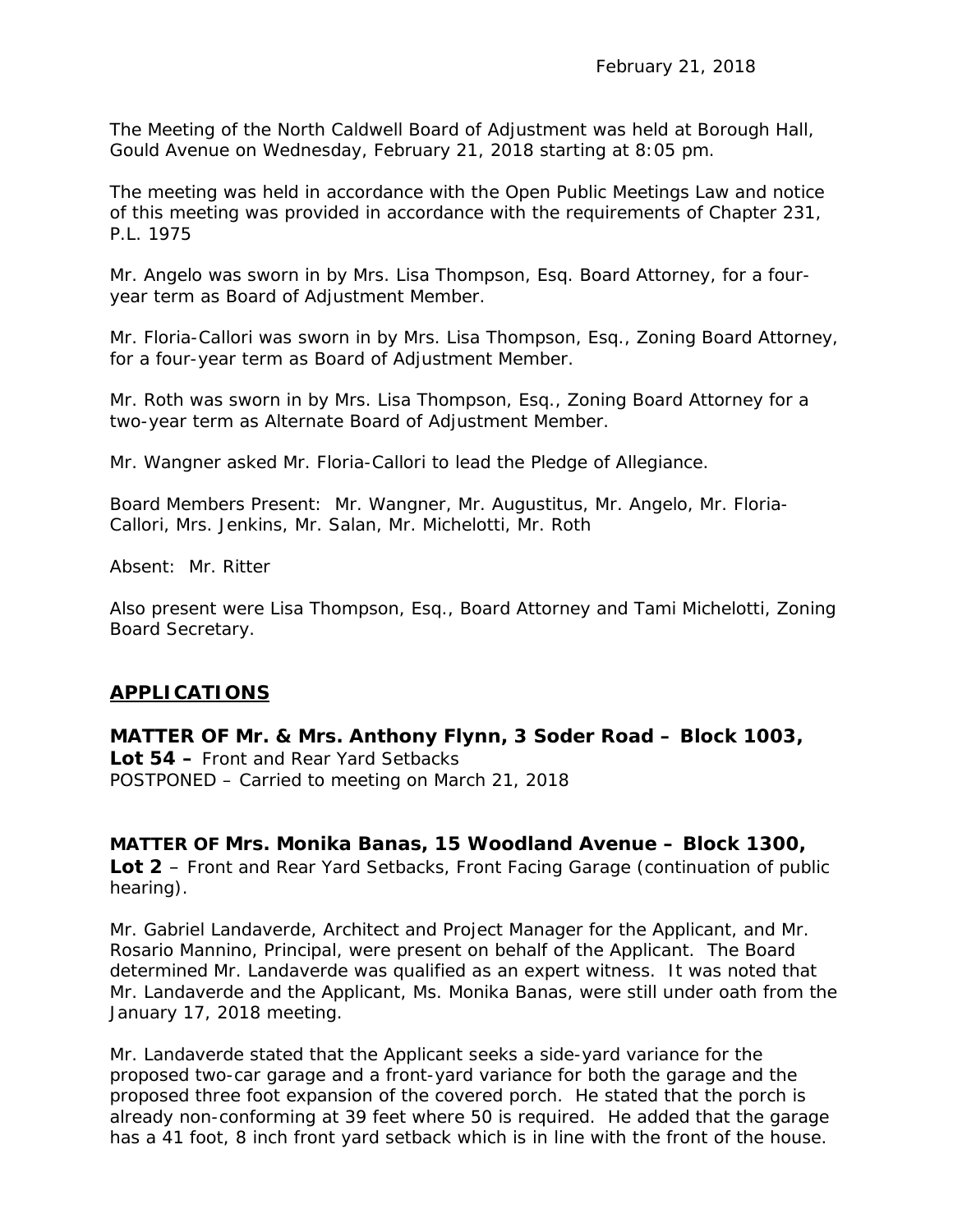Mr. Landaverde added that the proposed garage requires a side-yard variance with 19 feet proposed where 25 feet is required. Additionally, the deck in the rear of the house requires a side-yard variance where 25 feet is required and 19.1 feet is proposed. He noted that the previous deck requires reconstruction as it was found to be structurally unsound. He added that the deck was already demolished with permission from the Building Department due to its unsafe nature.

Mr. Landaverde referred to Sheet Z-3, stating that the Applicant is proposing to convert a portion of the existing two-car garage on the left side of the dwelling into a mudroom and an office. He added that the existing driveway would be utilized but that the garage doors would be converted to front-facing. He stated that a drainage ditch on the left side of the property does not allow for enough of a turning radius to enter the garage from the side.

Mr. Landaverde stated that the Applicant proposes to add a veranda in the back of the property which would be partially covered by the second floor addition and the remaining portion would be covered with a roof over a new patio. He explained the floorplan stating that the covered front porch would be widened by three feet, the main entrance would lead into the existing foyer, the existing family room would be slightly modified to create an open floor plan, the kitchen in the back of the house would be extended, and the dining room would be remain in lower portion of the first floor. He added that the Applicant proposes to make one of the garage bays into a mudroom and butler's pantry between the garage and the house.

Mr. Landaverde explained the second floor plans referring to sheet Z-4. He stated that the existing four bedrooms are small so they plan to convert two of the frontfacing bedrooms into one larger bedroom. The master bedroom would be expanded along with the master bathroom and the last bedroom would remain unchanged.

Mr. Landaverde submitted renderings identified as Exhibit A-1. He stated that the house is currently brick with siding. He stated that the Applicant proposed to strip the exterior and installnew Hardy wood with a stone veneer in front and add architectural style similar to a craftsman style home. The plans show an addition of decorative brackets in front and Hardy shakes at the gable ends. He added that the design element would be consistent on the back of house. He submitted renderings as Exhibit A-2 to show the veranda and deck at the back of the house.

Mr. Floria-Callori asked for clarification between the Applicant's first and second submissions. Mr. Landaverde stated that the original plans reflected the Applicant's attempt to work with the existing side entry garage, however, the garage bay would only be 10 feet wide, which seemed narrow. He added that working within the existing structure would limit the garage to one bay, thereby creating an artificial double door. Mr. Landaverde stated that the Applicant chose to withdraw the initial application.

Mr. Floria-Callori asked if the first application required the side yard setback. Mr. Landaverde stated that the revised application requires a variance for the side yard setback. Working within the existing structure would convert one of the garage bays into an office, but the Applicant deemed the plan impractical. He noted that the garage extension would add to the square footage inside the home. Mr. Floria-Callori asked if the additional square footage could have been added at the rear of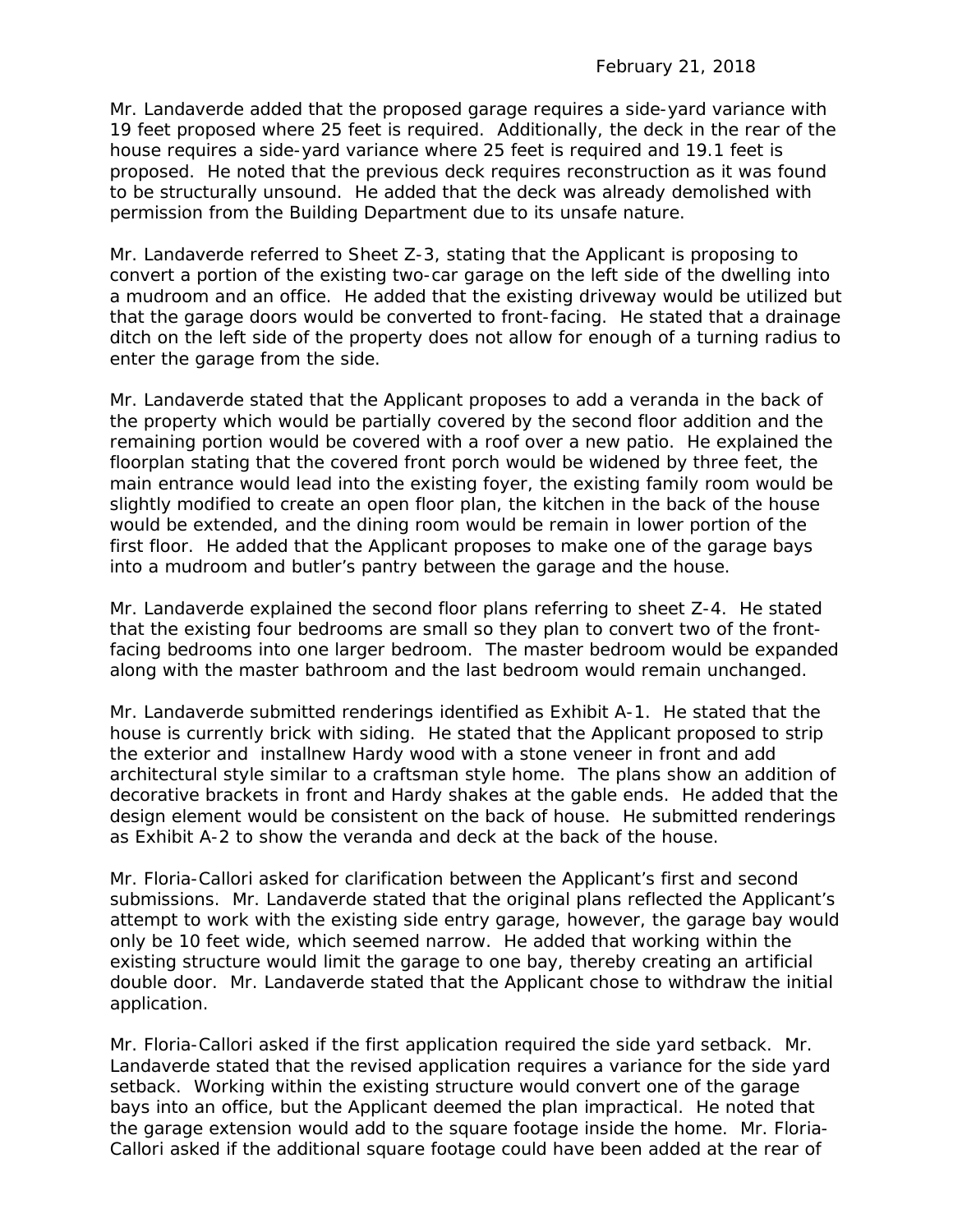the home without encroaching on the side setback. Mr. Landaverde stated that they were trying to preserve as much of the back yard as possible which is irregularly shaped. Ms. Banas added that adding onto the rear of the home on that side would require the removal of the 12 foot sliding door creating an interior room without windows.

Mr. Salan asked for clarification regarding the need for front-facing garage doors. Mr. Landaverde stated that there is not enough room to pull in and back out of a side-entry garage due to a seven foot drainage ditch at the side of the property which creates a hardship. Mr. Wangner asked if the ditch is an easement owned by the Borough. Mr. Landaverde stated he believes the Borough owns the ditch. Mr. Floria-Callori noted that the Applicant claims the easement prevents the turn into the side-facing garage but does not prevent the extension of the home toward the easement. He asked if the neighbor on the drainage easement side of the property supports the proposed plans. Ms. Banas stated that her neighbors on both sides signed letters of agreement. Mr. Wangner stated that the letters could not be submitted as evidence.

Mr. Wangner asked if any of the Board members had additional questions for the Applicant. Hearing no further questions from the Board, Mr. Wangner opened the discussion for questions from the public. No one from the public came forward.

Mr. Augustitus asked if the Applicant considered not extending the garage as far or eliminating the mudroom to reduce the side yard expansion. Mr. Landaverde stated that without the side expansion, the study would not be as functional due to an existing column between the two bays of the garage. Ms. Banas added that she has little storage space in the house and she wishes to keep the existing storage in this part of the house. Mr. Landaverde stated that the shallow roof line allows for very little attic space.

Ms. Jenkins asked for the dimensions of the existing garage. Mr. Landaverde stated that the existing garage is 20 feet by 20 feet.

Ms. Banas noted that other houses in the neighborhood have two car garages and she was not comfortable reducing her garage to a one car garage; therefore, she submitted the second application for plans with a two-car garage.

Mr. Augustitus stated that the elimination of the modified storage space would eliminate the need for two variances: the left side-yard setback and the frontfacing garage doors. Mr. Landaverde stated that other homes do have front-facing garages which still fit the look of the neighborhood as shown in photos submitted as Exhibit A-3. Mr. Floria-Callori noted that the other homes in the neighborhood may be older and grandfathered in before the new garage door ordinance.

Ms. Banas stated that she moved to North Caldwell from Union County, first living at Stepping Ridge and then purchasing her current home in August of 2017. She added that she has one child and is looking to expand her family in this home.

Mr. Landaverde confirmed that the existing structure is 2,635 square feet and the proposal will add 863 square feet for a total of 3,498. Ms. Thompson asked how the size of the house compares to those in the neighborhood. Mr. Landaverde stated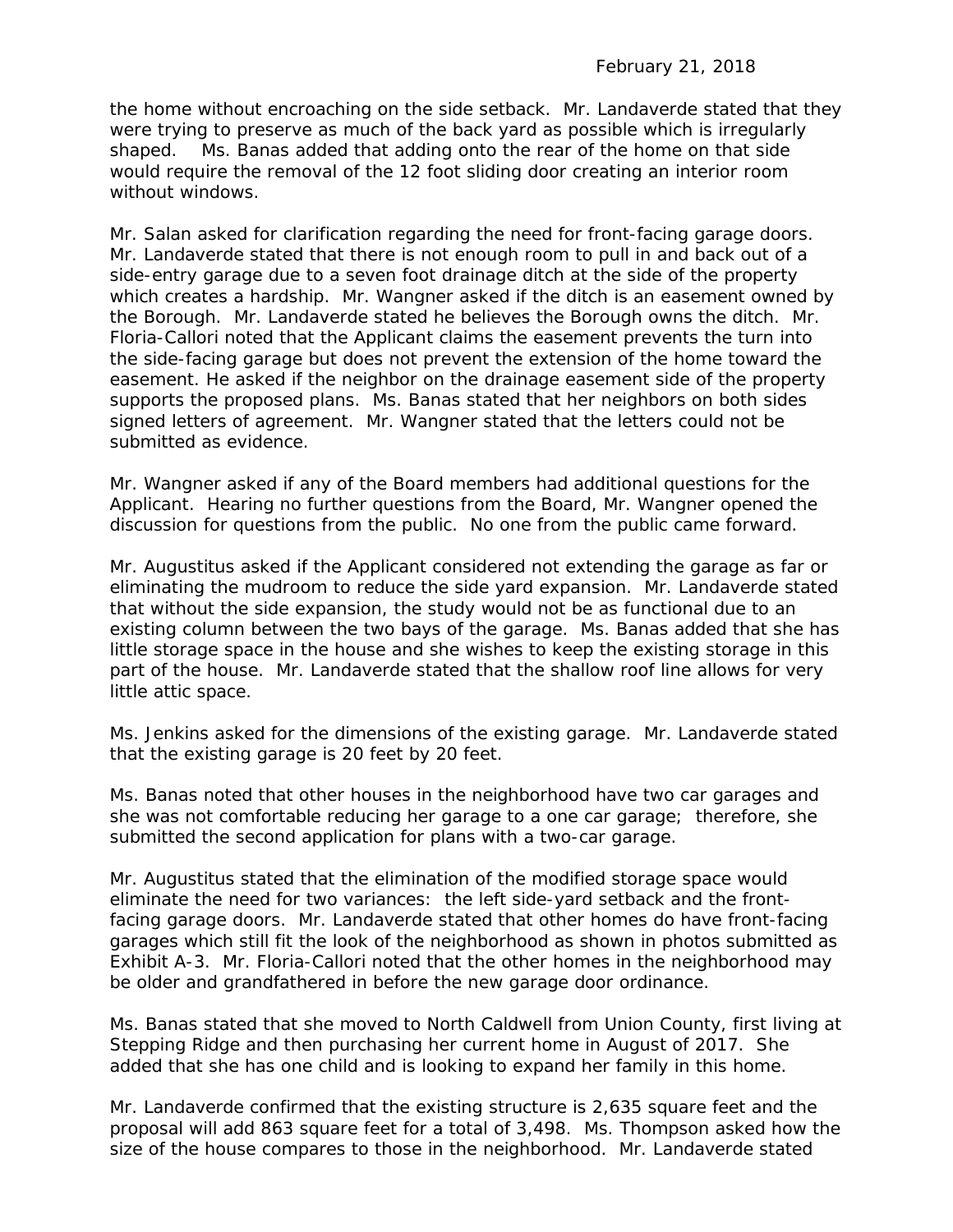that the size is comparable to other homes. Ms. Banas added that her neighbor at 13 Woodland has a front-facing garage and a home of 3,250 square feet.

Mr. Augustitus asked if the proposed study would be used as a bedroom since the bathroom plans show the addition of a shower. Mr. Landaverde stated that the study will be used as a home office and that the bathroom is existing but a shower would be added. He added that they are not increasing the number of bedrooms but rather decreasing the bedrooms by combining two smaller bedrooms on the upper level.

Ms. Banas stated that she works full-time from home for medical reasons referenced in the supplemental documents to her application. She stated that she works in real estate and property management. She noted her need for a home office without taking away a bedroom for the future growth of her family.

Mr. Angelo asked if the Applicant considered plans where the existing garage would remain. Mr. Mannino stated that the initial application submitted did maintain the existing garage but that one of the garage bays would be lost. He added that the drainage ditch encroaches further toward the house than depicted in the survey. Mr. Wangner suggested the Applicant contact the Borough regarding modifying or filling in the easement ditch to prevent the hardship from worsening.

The Applicant and Architect discussed potential revisions among themselves. Mr. Wangner gave the Applicant the opportunity to revise their plans and return to the Board or to recess for further discussion and return after the next case was heard. The Applicant agreed to discuss the proposal privately during the next hearing and return to the Board before the end of the meeting.

### **The Board recessed briefly at 8:48pm to allow for the change in Applicants.**

#### **The meeting was back in session at 8:52pm.**

# **MATTER OF Mr. Ankim Shah, Falcon Custom Homes, LLC, 2 Falcon Point Drive – Block 801, Lot 9.05** – Signage Variance

Ms. Thompson noted that the letter of denial issued by the Zoning Officer erroneously cited Borough Ordinance Section 107-31A which is specific to nonresidential signage. She noted that the property in question is in an R-5 residential zone and therefore, the ordinance cited should have been Borough Ordinance Section 107-31D. Ms. Thompson indicated that the Applicant understood that the Board was not within its jurisdiction to proceed with the hearing due to improper notice.

Ms. Thompson added that there was a question regarding property ownership specific to one of the property owners on the 200 foot list. Mr. Shah questioned why Mr. and Mrs. R. Projansky were included on the 200 foot list as owners of 1 Falcon Point Drive since they had not yet assumed ownership of the property and have not yet paid property taxes nor own a title for this property. Ms. Thompson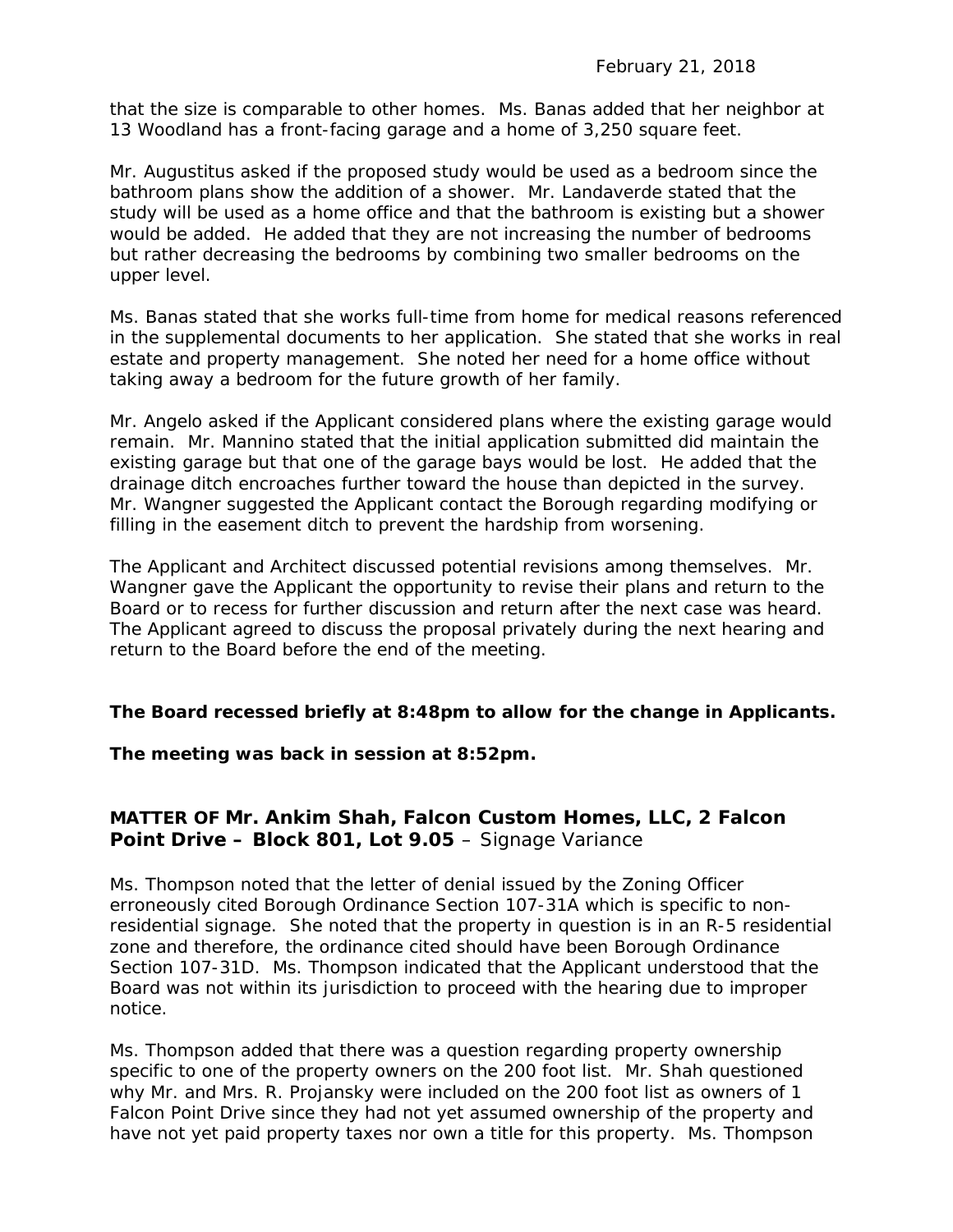stated that no further notice was required by the Applicant regarding the 200 foot list.

Mr. Augustitus questioned if the wall on which the signage was proposed is within the County easement. Mr. Shah stated that the wall was out of the easement and sidetrack as per the survey and approved by Borough Administrator and Engineer Frank Zichelli.

Ms. Thompson stated that Mr. Shah is required to renotice the sign variance in the newspaper referencing the revised ordinance. Mr. Shah's hearing would be rescheduled for March 21, 2018 if proper notice is published.

# **MATTER OF Mr. & Mrs. Scott Holzberg, 8 Oxford Drive – Block 1107, Lot 4** – Side Yard Setback

Samantha Holzberg, Applicant and owner of 8 Oxford Drive, was sworn in. Mr. Todd Damersian, General Contractor for the Applicant, was sworn in and accepted by the Board as an expert witness.

Mr. Damersian stated that the Applicant wishes to extend the existing deck to the left side of the house. He stated the deck would not encroach beyond the current footprint of the existing 19.2 foot setback. The deck would be extended only to the end of the existing house. Mr. Damersian stated a door would be added in place of an existing window. He added that the plan would maximize use of the yard which has a severe grade and the deck is the only flat area. He noted that the other side of the yard has a patio with a low roof structure as well as the driveway which did would allow for the deck expansion on that side of the house.

Mr. Wangner opened the discussion for questions from the Board. Hearing none, Mr. Wangner opened the discussion for questions and comments from the public. No one from the public came forward.

Mr. Augustitus stated that the property is already non-conforming.

Mr. Salan made a motion to accept the Application submitted, seconded by Mr. Augustitus. A vote was taken and the application was unanimously approved.

# **MATTER OF Mrs. Monika Banas, 15 Woodland Avenue – Block 1300, Lot 2** – CONTINUED

Mr. Mannino stated the Applicant will explore the option to take space from storage area to bring the garage into compliance with the side-yard and front-yard setbacks and to eliminate the need for front-facing garage doors. He asked for approval for variances only for the covered porch and the deck.

Ms. Thompson stated that the Board could consider the application as subject to final review where no further testimony would be required. The plans would be